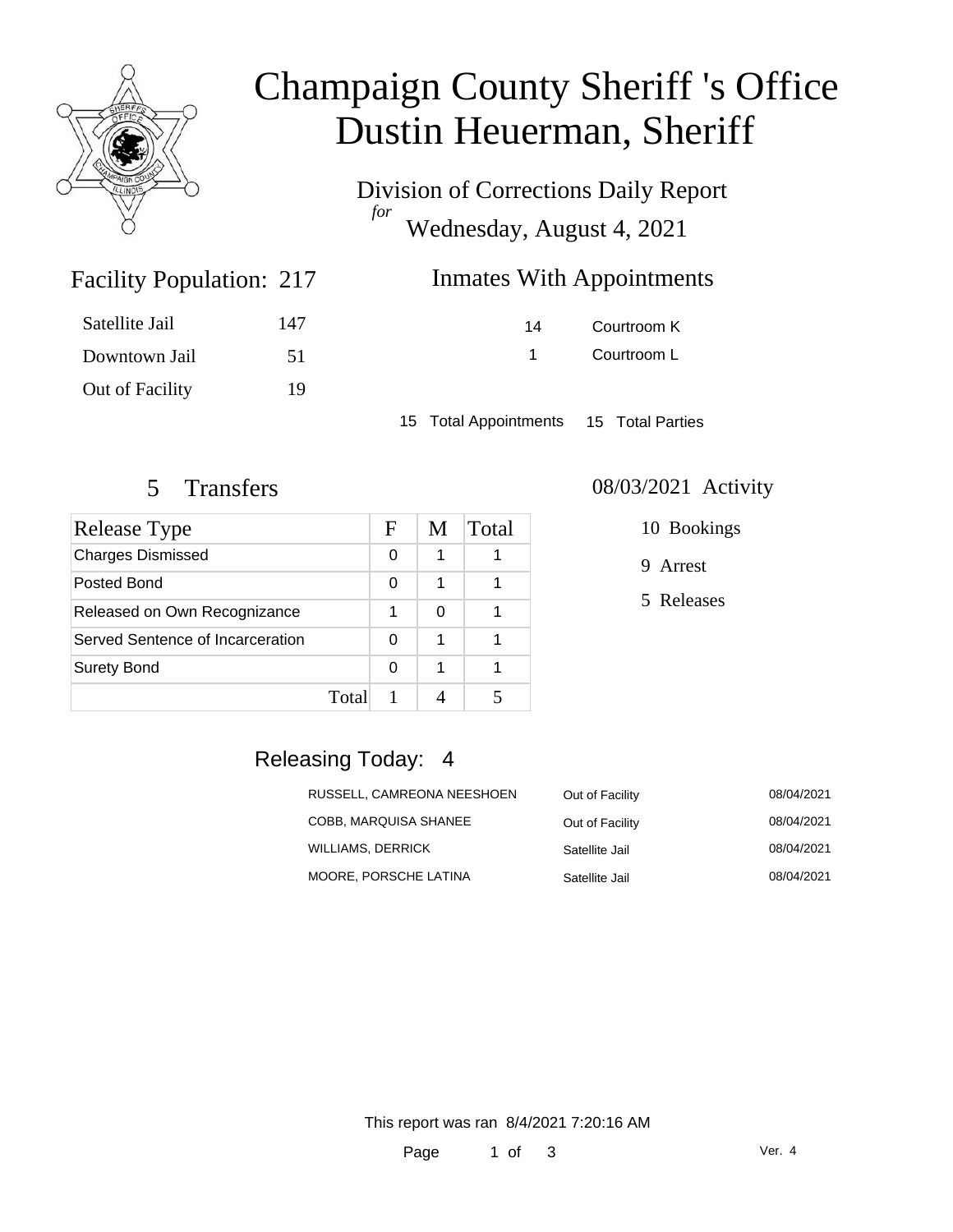

# Champaign County Sheriff 's Office Dustin Heuerman, Sheriff

Division of Corrections Daily Report *for* Wednesday, August 4, 2021

#### Custody Status Count

- Electronic Home Dentention 17
	- Felony Arraignment 11
		- Felony Other 2
	- Felony Pre-Sentence 4
		- Felony Pre-Trial 135
	- Felony Pre-Trial DUI 1
	- Felony Sentenced CCSO 11
	- Felony Sentenced IDOC 10
		- Hold Sentenced IDOC 2
	- Misdemeanor Arraignment 1
		- Misdemeanor Pre-Trial 2
			- Petition to Revoke 5
			- Remanded to DHS 14
				- Traffic Pre-Trial 1
		- Traffic Sentenced CCSO 1
			- Total 217

This report was ran 8/4/2021 7:20:16 AM